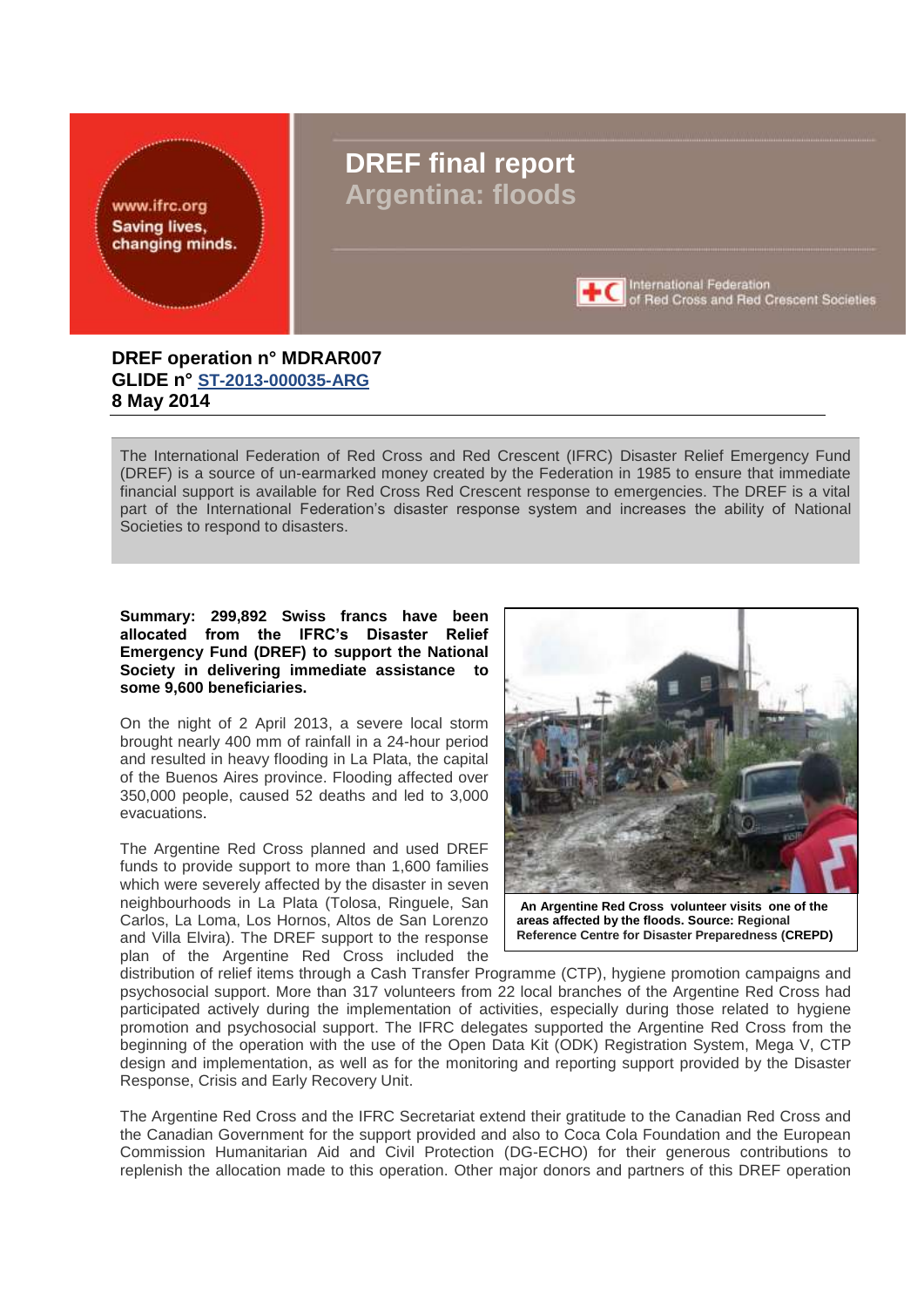include the Australian, American and Belgian governments, the Austrian Red Cross, the Australian Red Cross, the Danish Red Cross and Danish Government, the Irish and the Italian governments, the Japanese Red Cross, the Luxembourg Government, the Red Cross of Monaco and the Monaco Government, the Netherlands Red Cross and Netherlands Government, the Norwegian Red Cross and the Norwegian Government, the Spanish Government, the Swedish Red Cross and the Swedish Government, the United Kingdom Department for International Development (DFID), the Medtronic and Zurich foundations, and other corporate and private donors, whose support made possible this operation.

[http://www.ifrc.org/en/what-we-do/disaster-management/responding/disaster-response-system/financial](http://www.ifrc.org/en/what-we-do/disaster-management/responding/disaster-response-system/financial-instruments/disaster-relief-emergency-fund-dref/)[instruments/disaster-relief-emergency-fund-dref/](http://www.ifrc.org/en/what-we-do/disaster-management/responding/disaster-response-system/financial-instruments/disaster-relief-emergency-fund-dref/)

*<click [here](#page-8-0) for the final financial report, or [here](#page-6-0) to view contact details>*

# **The situation**

According to data provided by the National Meteorological Service, between 5 pm on 2 April and 9 am on 3 April, 392 mm of rain fell on the city of La Plata, the capital of the Buenos Aires province. Out of the 392 mm worth of rain, 312 mm fell within a three-hour period. The previous maximum for a 24 hour period had been 155 mm, as registered on 14 May 1980. Official figures state that 52 persons died as a result of the storm and approximately 3,000 were evacuated to 33 community shelters. In total, more than 350,000 people were affected by the storm and resulting flooding. The flooding inside certain districts of the city reached a height of more than two metres inside the homes and resulted in the disruption of the electrical network and of the potable water supply in this city of approximately one million inhabitants.

# **Red Cross and Red Crescent action**

From the onset, the Argentine Red Cross activated its Emergency Operations Centre (EOC), and deployed its volunteers to assist search-and-rescue and First Aid activities alongside the Argentine Navy, as well as for storage and distribution of aid items. In close coordination with the local authorities, the Argentine Red Cross carried out detailed damage-and-needs assessments throughout the affected areas. Twelve hours after the beginning of floods, the Argentine Red Cross had a primary care post already installed in one of the areas where people were still confined inside their houses. Immediate care was provided to more than 40 people, out of which approximately 12 had to be transferred to hospitals. Additionally, psychosocial support was provided since the beginning, addressed to the affected people and households.

Once rescue and initial care actions concluded, the Argentine Red Cross started actions to provide subsequent humanitarian aid. The National Society managed a collection centre for donations of essential items provided by individuals (reception, classification and distribution). More than 3,000 tonnes of donated items were distributed to nearly 100,000 people in 900 dispatches in seven most affected neighbourhoods in La Plata (Tolosa, Ringuelet, San Carlos, La Loma, Los Hornos, Altos de San Lorenzo and Villa Elvira). The DREF funds have not been used for the distribution of the donated items.

To support the response of the Argentine Red Cross, the IFRC Secretariat deployed a disaster manager and a cash transfer officer to assist the National Society in the development of a plan of action, monitoring and reporting, as well as to support the implementation of a cash transfer activity. An innovation officer was also deployed to train on beneficiary registration and distribution techniques using ODK and Mega V electronic devices for efficient information management. For the implementation of the CTP, the American Red Cross in coordination with the IFRC Secretariat deployed a Cash Transfer Programme RIT to support the National Society with the identification of suppliers and CTP design and implementation. As a result, the Argentine Red Cross was able to provide aid through the delivery of humanitarian aid cards worth 200 US dollars each for 1,100 families, for the purchase of food and hygiene supplies.

The Argentine Red Cross created a local management structure to coordinate the implementation of the plan of action, complementing the field organization scheme with a local project coordinator, a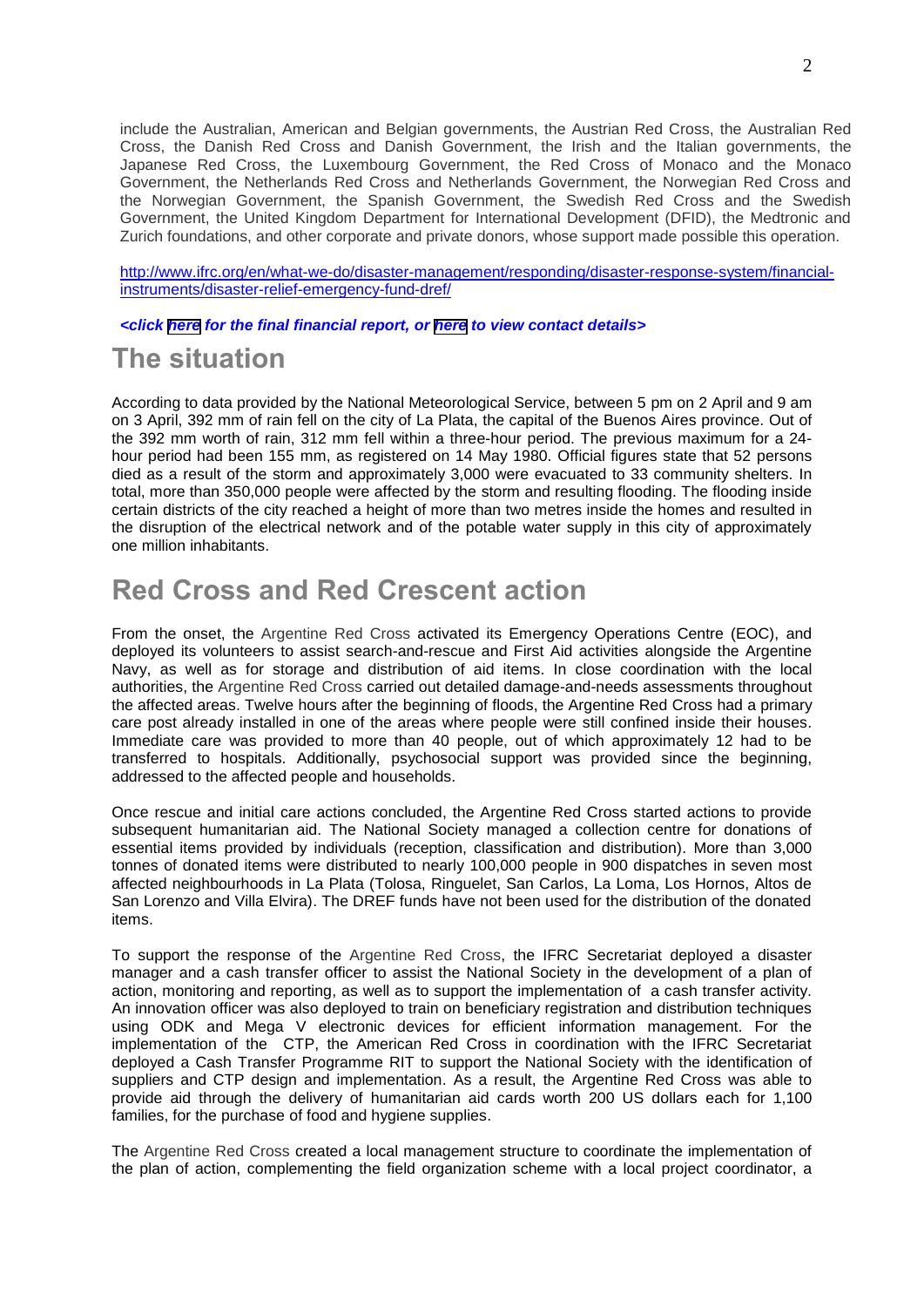local technical officer and an administrative and finance officer, all of them in close coordination through a national coordinator appointed at the headquarters' level. Two of these positions, the local project coordinator and the technical officer, were supported by the DREF.

Throughout the flooding operation, more than 300 volunteers were involved. These volunteers were from the Argentine Red Cross branches of La Plata, Concepción del Uruguay, Corrientes, Chacabuco, Chivilcoy, Lomas de Zamora, Lujan, Mar Del Plata, Necochea, Quilmes, Saavedra, San Juan, San Nicolas, San Pedro, Santa Fe, Holy Places, Tandil, Vicente López, Villa Crespo, Villa Dominico, Villa Gesell and Zarate.

It is worth mentioning that Argentine Red Cross has based this operation on institutional capacities and the support provided by the Red Cross Movement and important partners, as well as on interinstitutional coordination with a wide range of non-governmental organizations and representatives of the municipal, provincial and national governments, as well as with the inhabitants and neighbourhood associations in the country.

During the operations, the Argentine Red Cross made extensive use of communication tools to inform about the situation, and explain its plan of action and the impact of activities. Three videos and an audio-visual presentation on the context, the plan of action and the impact of the emergency were produced. These videos were disseminated on the social networks (Facebook, Twitter and YouTube). Among these, a six-minute-long audio-visual material was also presented and disseminated. To find it, please refer to:

[http://www.youtube.com/watch?v=KJ7t-s6SOmg&feature=c4](http://www.youtube.com/watch?v=KJ7t-s6SOmg&feature=c4%20overview&list=UUBI4pKwyDhsN9kgy7eo4l5w)  [overview&list=UUBI4pKwyDhsN9kgy7eo4l5w](http://www.youtube.com/watch?v=KJ7t-s6SOmg&feature=c4%20overview&list=UUBI4pKwyDhsN9kgy7eo4l5w)

Apart from the DREF funds, important efforts were made by the Argentine Red Cross to gather additional funds: the National Society organized a fundraising campaign that was released on the following website: [www.cruzroja.org.ar/new/donaciones/individuo.php.](http://www.cruzroja.org.ar/new/donaciones/individuo.php) Donation mechanisms included bank deposits, online donations and credit cards, which allowed raising 297,933.23 US dollars.

The fundraising campaigns complemented IFRC's DREF funds as follows:



# Fondos para la Operación

## **Achievements against outcomes**

The funds allocated from the IFRC's Disaster Emergency Fund (DREF) contributed to the National Society's response plan in delivering immediate assistance through cash transfers to 1,100 affected families as well as carrying out hygiene promotion awareness campaigns and psychosocial support to some 9,600 people severely affected by the disaster in seven most affected neighbourhoods.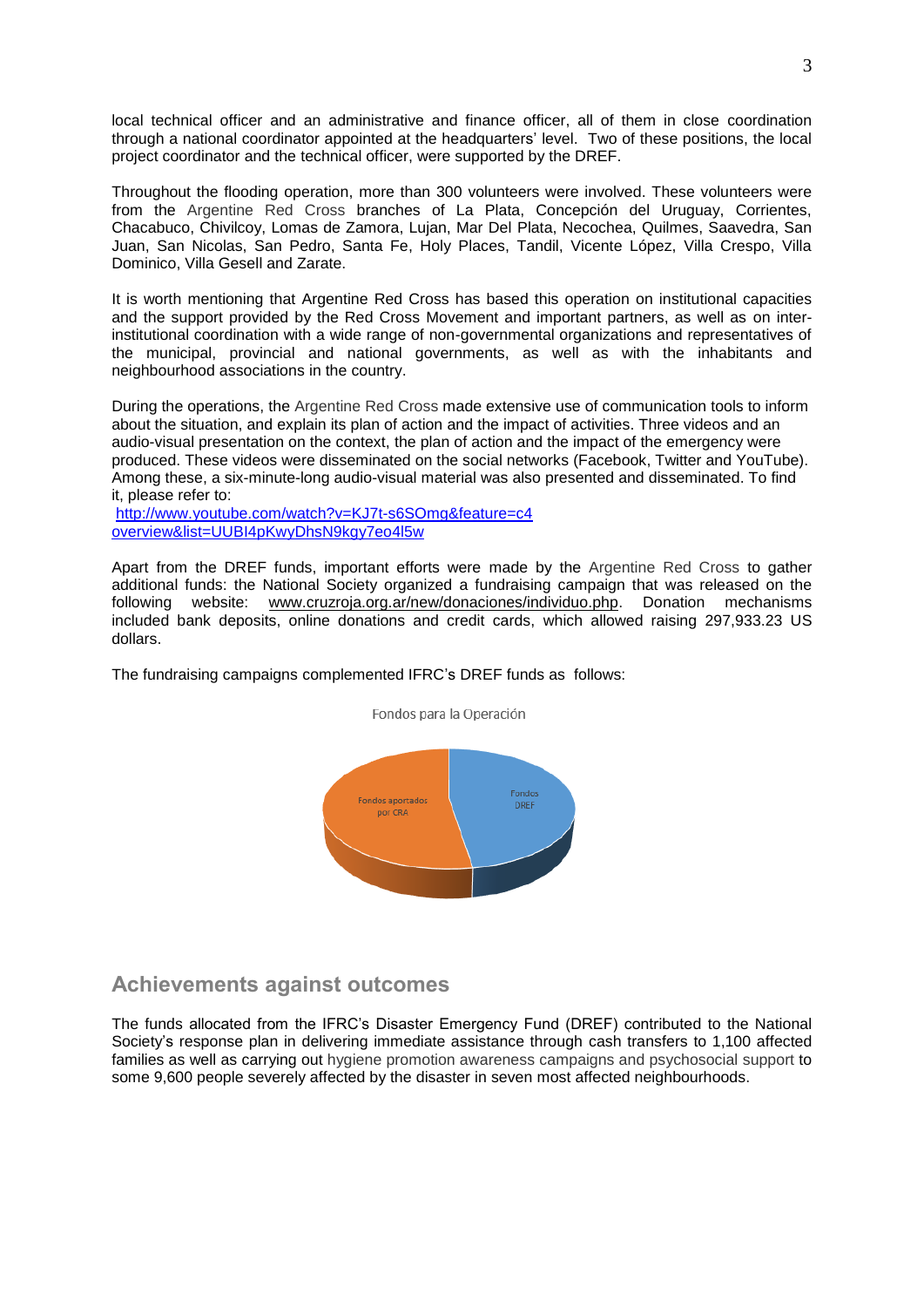#### **Outcome 1: Relief distributions**

| Relief distributions (food and basic non-food items)                                               |                                                                                     |            |                              |     |  |  |  |  |
|----------------------------------------------------------------------------------------------------|-------------------------------------------------------------------------------------|------------|------------------------------|-----|--|--|--|--|
| <b>Outcome: 1,000 affected families</b><br>in La Plata will benefit from the                       | <b>Output</b>                                                                       |            | $%$ of<br><b>Achievement</b> |     |  |  |  |  |
| provision of essential food and<br>non-food items to alleviate the<br>effects of the emergency     | 1,000 families in La Plata are able to purchase<br>needed kitchen and hygiene items |            | 110                          |     |  |  |  |  |
| <b>Activities</b>                                                                                  | <b>Is implementation</b><br>on time?                                                | % progress |                              |     |  |  |  |  |
|                                                                                                    |                                                                                     | <b>Yes</b> | <b>No</b>                    |     |  |  |  |  |
| Develop a beneficiary targeting strategy and registration system<br>to deliver intended assistance | X                                                                                   |            | 100                          |     |  |  |  |  |
| Detailed damage and needs survey conducted at household<br>level                                   | X                                                                                   |            | 100                          |     |  |  |  |  |
| Agreements established with local business owners                                                  |                                                                                     | X          |                              | 100 |  |  |  |  |
| Vouchers designed and printed                                                                      |                                                                                     | X          |                              | 100 |  |  |  |  |
| Distribution of vouchers                                                                           | X                                                                                   |            | 100                          |     |  |  |  |  |
| Monitoring of voucher exchange with merchants                                                      | X                                                                                   |            | 100                          |     |  |  |  |  |
| Monitoring of the procurement of items by beneficiaries                                            | x                                                                                   |            | 100                          |     |  |  |  |  |
| Payment to merchants                                                                               |                                                                                     | x          |                              | 100 |  |  |  |  |

**Impact:** A total of 1,100 families that had severe losses during the floods were able to purchase the type of food and home articles necessary for their specific needs through a successful Cash Transfer Programme.

After the initial assessments carried out during the first hours, further assessments were performed by the stakeholders at the household level to better ascertain needs and prioritize targeted neighbourhoods. A beneficiary targeting strategy and registration system to deliver intended assistance to families was developed. The detailed damage-and-needs survey conducted at the household level made possible the prioritization of target neighbourhoods which received humanitarian support in La Plata: Tolosa, Ringuele, San Carlos, La Loma, Los Hornos, Altos de San Lorenzo and Villa Elvira. These assessments led to a distribution of the areas among stakeholders according to the needs assessed and the expertise of the partners. The neighbourhood Villa Elvira was targeted to participate in IFRC's DREF Cash Transfer Programme. It

**RSF** ..... Monto \$ 1000 (Mil Pesos Argentis **Sample of the gift card and informative pamphlet distributed to selected families. Source: Argentine Red Cross**

was the first time that this programme (already tested in some other Americas' countries by IFRC) was performed by the Argentine Red Cross.

In La Plata, 1,552 families were surveyed using the ODK system (between streets 90-96, route 11 and Calle 13) and among these, 1,100 families were selected to attend to their immediate specific needs (food, clothing, basic commodities) through a flexible Cash Transfer Programme (electronic cash vouchers exchangeable for merchandise). This amounted to 100 families more than initially planned, as Cencosud—the company directly involved in the CTP—generously donated the 100 extra cash vouchers. The DREF operation supported the purchase of equipment (ten tablets) needed to complete the ODK assessment, and volunteers and staff received training on their use.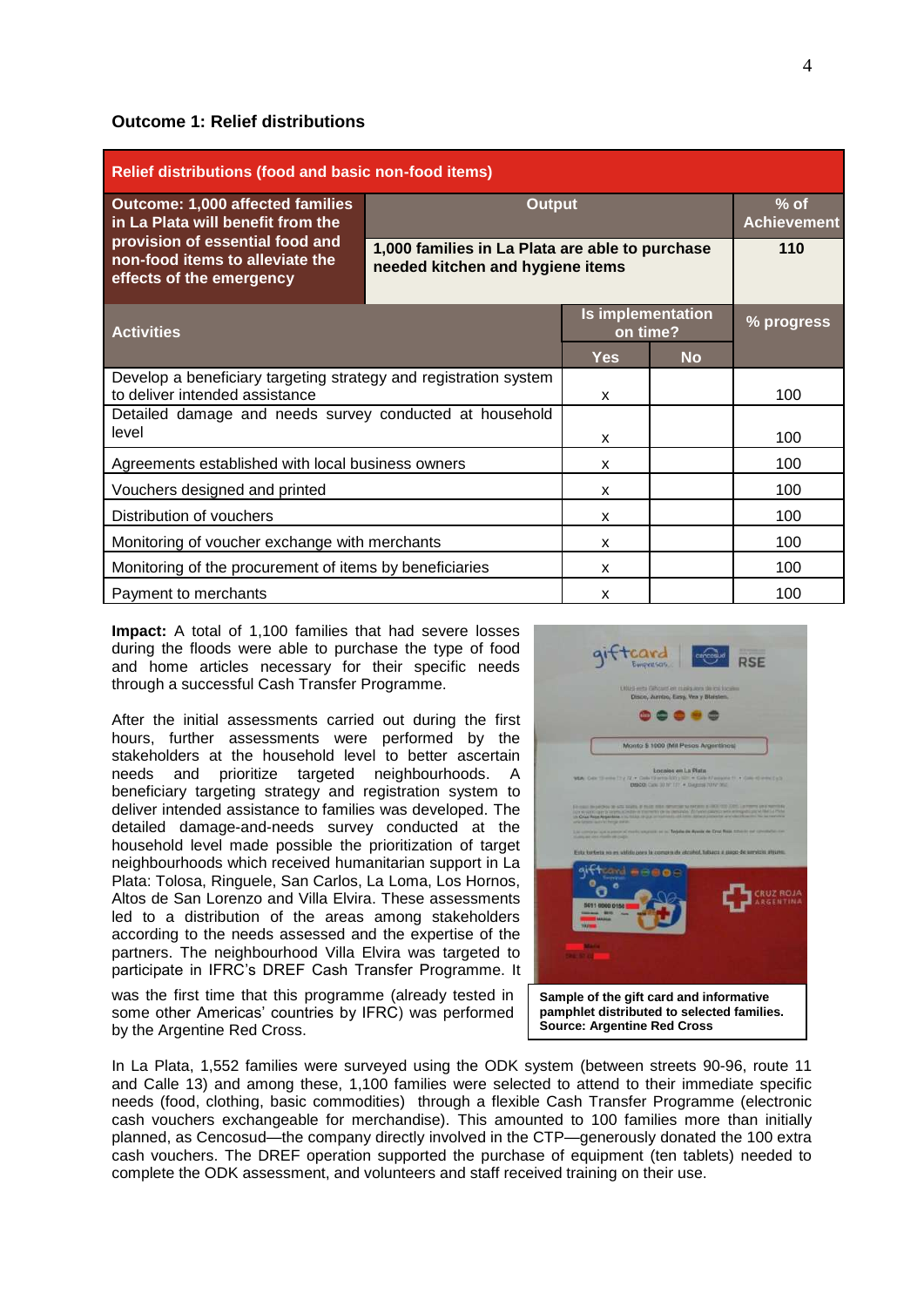Related to the agreements established with local businesses and stores, the vouchers were distributed through Cencosud S.A. and affiliated stores: Jumbo, Disco, Easy, Vea and Blaisten. With these cards, every beneficiary family received 1,000 Argentine pesos (equivalent to about 200 US dollars) to purchase essential items for families (alcoholic beverages were not allowed). A call centre was made available by Cencosud to answer beneficiaries' questions about the card. The Argentine Red Cross also enabled a cell phone number to answer questions related to the operation. At least 3,000 calls and more than 2,000 text messages were received until mid-September. Most of the calls received were from non-targeted people requesting information on how to get this service. During distribution, a total of 41 inquiries were also solved (involving errors in the national identification number, names, etc.). Thirty volunteers participated in this activity and received the support from the police who ensured safety during the distribution.

Although it was initially planned that the cash transfer will be used for purchasing kitchen and hygiene items, in the end a more flexible approach was taken, allowing the beneficiaries to decide what their priorities were.

The operation was closely monitored including post surveys with a small sample of beneficiaries to assess the type of purchase done and the quality of the solution. It showed that the beneficiaries surveyed considered that the process was well conducted, easy, fast and more practical as they could choose what to buy according to their specific needs. As shown in the graphic below, the most common items were meat and milk-based foods.



#### **Challenges:**

The main challenge, related to the Cash Transfer Programme, stemmed from its novelty. Since it was the first time it was implemented in Argentina by the Argentine Red Cross, the American Red Cross provided support through a RIT member to identify and implement the Cash Transfer Programme, which was positively valued both internally by the National Society and externally by the community.

The management of branch volunteers and new volunteers who joined the Argentine Red Cross in the early hours of the emergency was also a challenge because of their lack of familiarity with the area and their little or no institutional experience in disasters. To account for this, the Argentine Red Cross carried out induction sessions for all volunteers at the beginning and during the implementation of the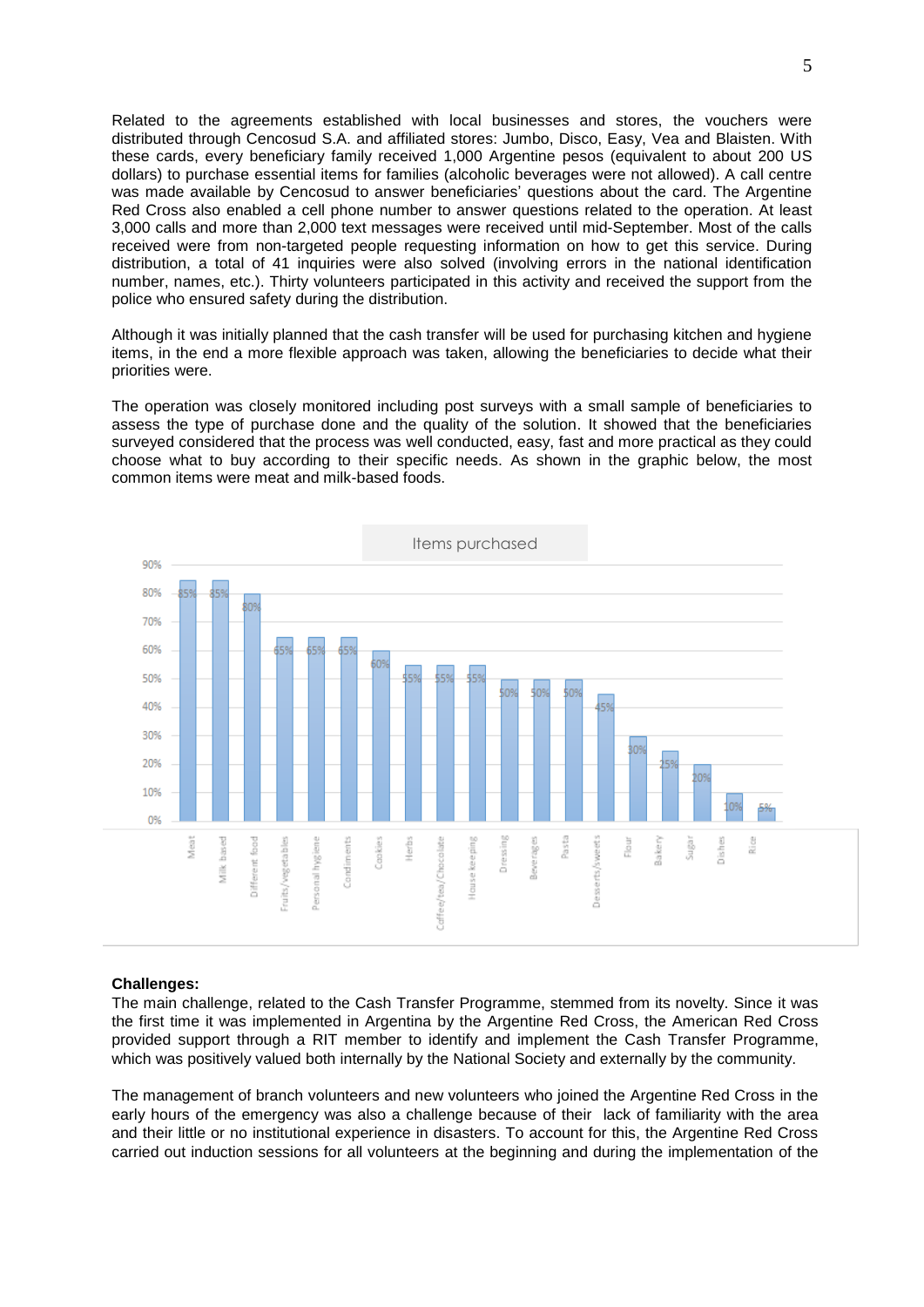project. Despite challenges, at the same time this situation strengthened the La Plata branch which can now count on an enlarged volunteering base, for a greater outreach to vulnerable areas.

| <b>Emergency health</b>                                                                                                           |                                                                                                                                          |                                      |            |  |  |  |  |
|-----------------------------------------------------------------------------------------------------------------------------------|------------------------------------------------------------------------------------------------------------------------------------------|--------------------------------------|------------|--|--|--|--|
| <b>Outcome: Psychosocial support</b>                                                                                              | <b>Outputs</b><br>$%$ of<br><b>Achievement</b>                                                                                           |                                      |            |  |  |  |  |
| is provided to children and<br>family members in the affected<br>areas, in order to increase their<br>resilience<br>coping<br>and | 1,600<br>affected<br>families<br>100<br>participate<br>in.<br>psychosocial support activities and receive<br>hygiene promotion material. |                                      |            |  |  |  |  |
| mechanisms.                                                                                                                       | 4,000 children are able to return to school and<br>continue their recovery process.                                                      | $\Omega$                             |            |  |  |  |  |
| <b>Activities</b>                                                                                                                 |                                                                                                                                          | <b>Is implementation</b><br>on time? | % progress |  |  |  |  |
|                                                                                                                                   |                                                                                                                                          | <b>Yes</b>                           | <b>No</b>  |  |  |  |  |
| Volunteer teams are formed and trained to provide<br>psychosocial support and hygiene promotion activities to                     |                                                                                                                                          |                                      |            |  |  |  |  |
| affected families.                                                                                                                | X                                                                                                                                        |                                      | 100        |  |  |  |  |
| Carry out psychosocial support and hygiene promotion<br>campaigns to affected groups.                                             | X                                                                                                                                        |                                      | 100        |  |  |  |  |
| Distribute a total of 400 school kits to four schools.                                                                            |                                                                                                                                          | X                                    | 0          |  |  |  |  |

#### **Outcome 2: Hygiene promotion and psychosocial support**

**Impact:** A total of 5,677 adults and 835 children received psychosocial support after the floods in La Plata, while 1,500 people participated in health promotion activities. These persons were members of the families assisted in La Plata with relief items, either with the gift card or with donations collected locally.<sup>1</sup>

A total of 5,677 people were reached with different **psychosocial support (PSS) strategies**. This figure was reached by mobilizing a technical team from the Argentine Red Cross headquarters to provide support to the local teams during the primary response and after the emergency phase; the technical team also performed interviews, received phone calls, and implemented activities in the affected neighbourhoods. These activities were done by volunteers from different branches of the Argentine Red Cross and carried out using different methods, as follows:

| <b>Villa Elvira / Activity</b>                                                                                             | <b>People</b><br>reached |
|----------------------------------------------------------------------------------------------------------------------------|--------------------------|
| PSS door-to-door during the first days of the emergency                                                                    | 39                       |
| PSS walk in the most affected neighbourhoods                                                                               | 90                       |
| PSS and restoring family links during emergency                                                                            | 8                        |
| PSS during the delivery of humanitarian aid card (beneficiaries' as well as non-<br>beneficiaries' requests were included) | 1.750                    |
| PSS in public awareness activities                                                                                         | 2,300                    |
| PSS - telephone calls received by the branch                                                                               | 590                      |
| PSS in various community activities                                                                                        | 900                      |
| <b>TOTAL</b>                                                                                                               | 5,677                    |

<u>.</u>

<sup>&</sup>lt;sup>1</sup> For a table indicating the specific number of families and neighborhoods asissted please refer to the DREF bulletin.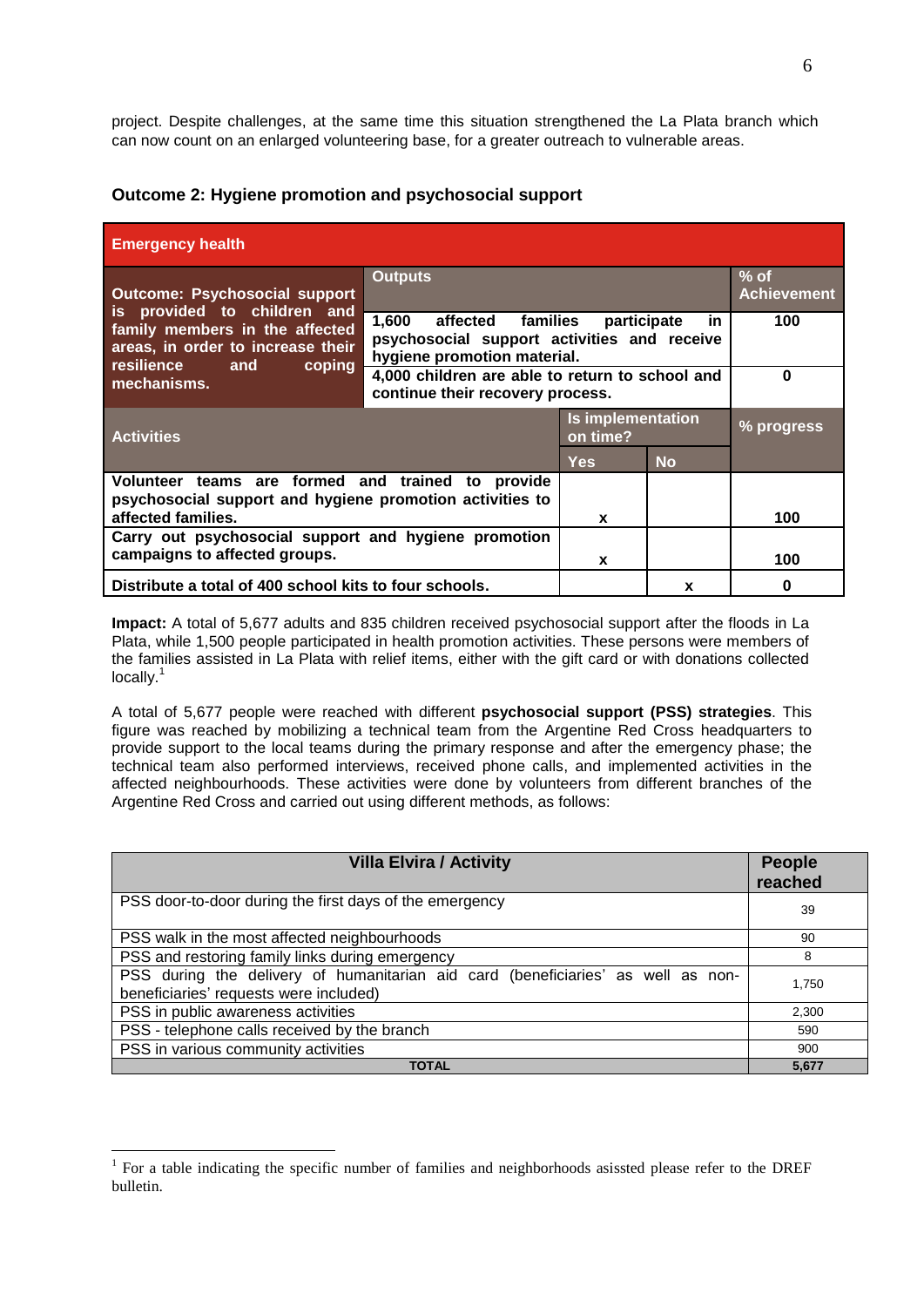<span id="page-6-0"></span>Furthermore, 835 children participated in eight recreational activities as part of the psychological support and hygiene promotion activities, using games and puppets in Villa Elvira neighbourhood.

| Neighbourhood/community/evacuation centre                                                                                          | <b>Number of children</b><br>participating | Average age  |
|------------------------------------------------------------------------------------------------------------------------------------|--------------------------------------------|--------------|
| Villa Elvira (from 9 April to 31 May)                                                                                              | 210                                        | 7/8 years    |
| Villa Elvira (June) - three recreation activities                                                                                  | 270                                        | $7/8$ years  |
| Villa Elvira (July) – four recreation activities (one with more than 50 volunteers<br>from different Argentine Red Cross branches) | 355                                        | 7/8 years    |
| <b>TOTAL</b>                                                                                                                       | 835                                        | 7/8<br>years |

The **health promotion** was done though massive awareness campaigns addressed to more than 1,500 people. It was mostly implemented in La Plata, by groups of 30-50 volunteers from the different Argentine Red Cross local branches supporting the operation (Villa Crespo, Zárate, Quilmes and La Plata) and included information on community health issues. The topics of the awareness campaign were identified according to needs and by means of the vulnerability and capacity assessment (VCA) process. The DREF support made possible the acquisition of a tent, audio equipment, a megaphone, a generator, and a video projector for the awareness campaigns.

During these activities the Argentine Red Cross distributed about 5,000 flyers including prevention messages regarding the following:

- Acute respiratory infections;
- Dengue ("We informed");
- HIV/AIDS ("Learning to live and love in times of HIV/AIDS");
- Clean and safe water;
- Diarrhea ("It is not a game");
- Psychosocial support;
- First Aid;
- Influenza A.

The **health promotion** included community meetings in order to identify and prioritize activities in the area of intervention, two workshops with 80 people, household visits and lectures about community health and community First Aid.

#### **Output 2: 4,000 children are able to return to school and continue their recovery process.**

The activities relating to this output were cancelled because the Argentine Government took on the responsibility to provide school supplies and to repair and rehabilitate the schools. The budget allotted for this activity was redirected to increase the amount of money provided to households as gift cards and to conduct a final evaluation. The evaluation is available at the following address: [http://adore.ifrc.org/Download.aspx?FileId=54195.](http://adore.ifrc.org/Download.aspx?FileId=54195)

# **Contact information**

**For further information specifically related to this operation please contact:**

- **Argentine Red Cross:** Osvaldo Manuel Antonio Ferrero, president of the Argentine Red Cross, phone: (54) (11) 4952-7200, email: [info@cruzroja.org.ar](mailto:info@cruzroja.org.ar)
- **IFRC regional representation:** Mariadelmar Rodriguez, regional representative for Argentina, Brazil and Uruguay; phone: 54 11 4951 7420; email: [mariadelmar.rodriguez@ifrc.org.](mailto:mariadelmar.rodriguez@ifrc.org)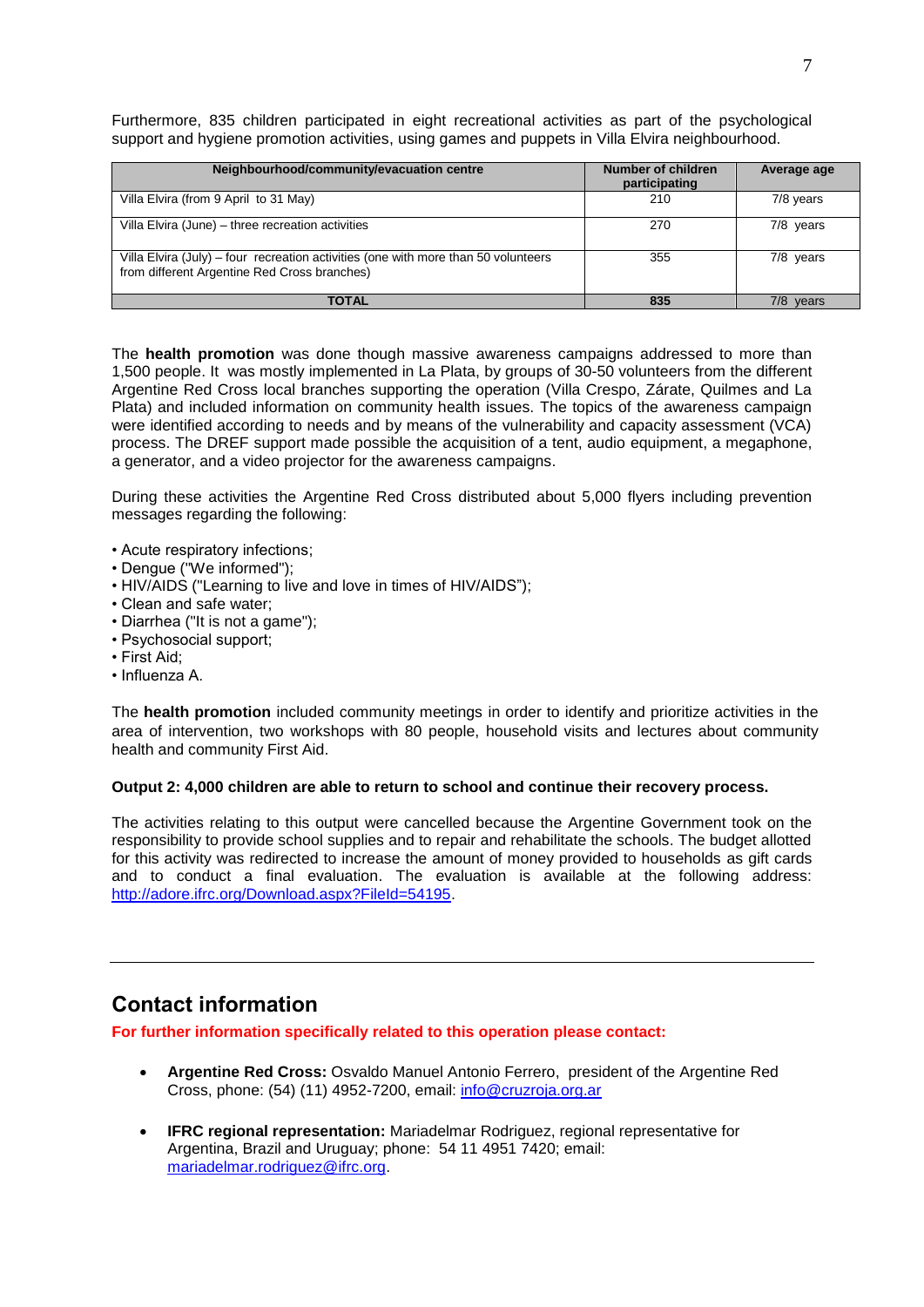- **IFRC Americas Zone Office:** 
	- Benoit Porte, Disaster Crisis Response and Early Recovery / Pan-American Disaster Response Unit coordinator; email: [benoit.porte@ifrc.org](mailto:benoit.porte@ifrc.org)
	- Sandra Lombardo, resource mobilization officer; email: [sandra.lombardo@ifrc.org](mailto:sandra.lombardo@ifrc.org)
- **In Geneva:** Christine South, quality assurance senior officer, phone: +41.22.730.4529, email: [christine.south@ifrc.org](mailto:christine.south@ifrc.org)
- **Regional Logistics Unit (RLU):** Douglas Baquero, regional logistic coordinator; phone: +507 6747 3146; fax: +507 316 1347; email: [douglas.baquero@ifrc.org;](mailto:douglas.baquero@ifrc.org)

#### **For Performance and Accountability (planning, monitoring, evaluation and reporting enquiries)**

 **In IFRC Zone:** Jennie Trow, relationship management and accountability coordinator; email: [jennie.trow@ifrc.org](mailto:jennie.trow@ifrc.org)

# **DREF history:**

- This DREF was initially allocated on 12 April 2013 for 299,892 Swiss francs for three months to assist 9,600 beneficiaries.
- A DREF operation update was issued on 12 July 2013.

#### $\Delta$

#### **Click here**

**1. Click [here](#page-0-0) to return to the title page**

#### **How we work**

www.ifrc.org

All IFRC assistance seeks to adhere to the **[Code of Conduct for the International Red Cross and](http://www.ifrc.org/publicat/code.asp)  [Red Crescent Movement and Non-Governmental](http://www.ifrc.org/publicat/code.asp) Organizations (NGO's) in Disaster Relief** and the **[Humanitarian Charter and Minimum Standards in Disaster Response](http://www.sphereproject.org/)** in delivering assistance to the most vulnerable.

The IFRC's vision is to inspire, encourage, facilitate and promote at all times all forms of humanitarian activities by National Societies, with a view to preventing and alleviating human suffering, and thereby contributing to the maintenance and promotion of human dignity and peace in the world.



The IFRC's work is guided by Strategy 2020 which puts forward three strategic aims:

- **1.** Save lives, protect livelihoods, and strengthen recovery from disaster and crises.
- **2.** Enable healthy and safe living.
- **3.** Promote social inclusion and a culture of non-violence and peace.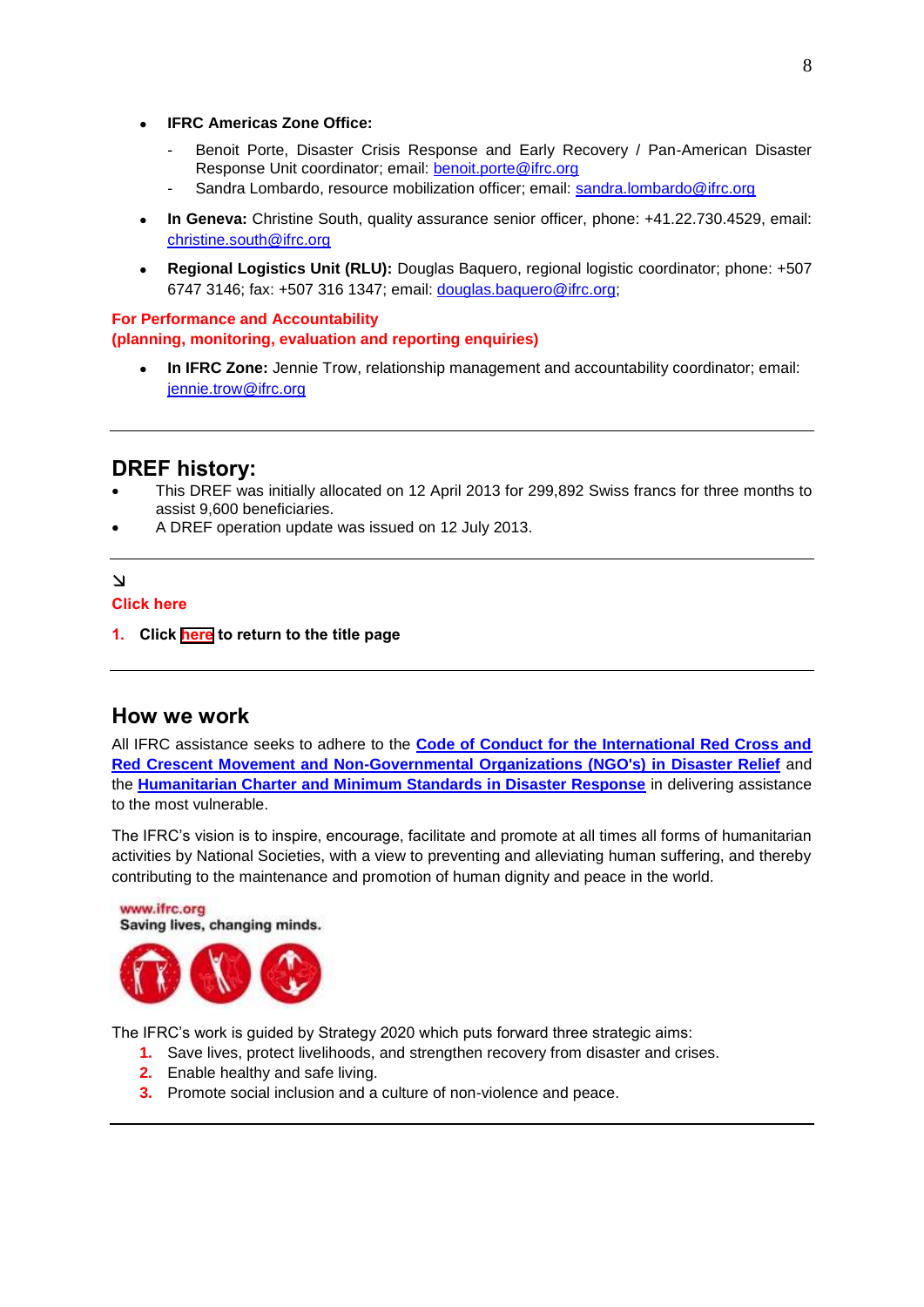#### <span id="page-8-0"></span>**Disaster Response Financial Report**

#### MDRAR007 - Argentina - Floods

Timeframe: 11 Apr 13 to 11 Jul 13 Appeal Launch Date: 11 Apr 13 Final Report

| <b>Selected Parameters</b>            |         |         |                    |  |  |  |  |  |
|---------------------------------------|---------|---------|--------------------|--|--|--|--|--|
| Reporting Timeframe 2013/4-2014/2     |         |         | Programme MDRAR007 |  |  |  |  |  |
| Budget Timeframe 2013/4-7             |         | Budget  | APPROVED           |  |  |  |  |  |
| Split by funding source               |         | Project | $\star$            |  |  |  |  |  |
| Subsector:                            | $\star$ |         |                    |  |  |  |  |  |
| All figures are in Swiss Francs (CHF) |         |         |                    |  |  |  |  |  |

Page 1 of 3

# **I. Funding**

|                                | Raise<br>humanitarian<br>standards | <b>Grow RC/RC</b><br>services for<br>vulnerable<br>people | Strengthen RC/<br><b>RC</b> contribution<br>to development | Heighten<br>influence and<br>support for<br><b>RC/RC</b> work | Joint working<br>and<br>accountability | <b>TOTAL</b> | <b>Deferred</b><br>Income |
|--------------------------------|------------------------------------|-----------------------------------------------------------|------------------------------------------------------------|---------------------------------------------------------------|----------------------------------------|--------------|---------------------------|
| A. Budget                      |                                    | 299,892                                                   |                                                            |                                                               |                                        | 299,892      |                           |
| <b>B. Opening Balance</b>      |                                    |                                                           |                                                            |                                                               |                                        |              |                           |
| Income                         |                                    |                                                           |                                                            |                                                               |                                        |              |                           |
| Other Income                   |                                    |                                                           |                                                            |                                                               |                                        |              |                           |
| <b>DREF Allocations</b>        |                                    | 299,892                                                   |                                                            |                                                               |                                        | 299,892      |                           |
| C4. Other Income               |                                    | 299,892                                                   |                                                            |                                                               |                                        | 299,892      |                           |
| C. Total Income = $SUM(C1.C4)$ |                                    | 299,892                                                   |                                                            |                                                               |                                        | 299,892      |                           |
| D. Total Funding = $B + C$     |                                    | 299,892                                                   |                                                            |                                                               |                                        | 299,892      |                           |

\* Funding source data based on information provided by the donor

# **II. Movement of Funds**

|                                    | Raise<br>humanitarian<br>standards | <b>Grow RC/RC</b><br>services for<br>vulnerable<br>people | Strengthen RC/<br><b>RC</b> contribution<br>to development | Heighten<br>influence and<br>support for<br><b>RC/RC</b> work | Joint working<br>and<br>accountability | <b>TOTAL</b> | <b>Deferred</b><br>Income |
|------------------------------------|------------------------------------|-----------------------------------------------------------|------------------------------------------------------------|---------------------------------------------------------------|----------------------------------------|--------------|---------------------------|
| <b>B. Opening Balance</b>          |                                    |                                                           |                                                            |                                                               |                                        |              |                           |
| C. Income                          |                                    | 299,892                                                   |                                                            |                                                               |                                        | 299,892      |                           |
| E. Expenditure                     |                                    | $-277.542$                                                |                                                            |                                                               |                                        | $-277,542$   |                           |
| F. Closing Balance = $(B + C + E)$ |                                    | 22,350                                                    |                                                            |                                                               |                                        | 22,350       |                           |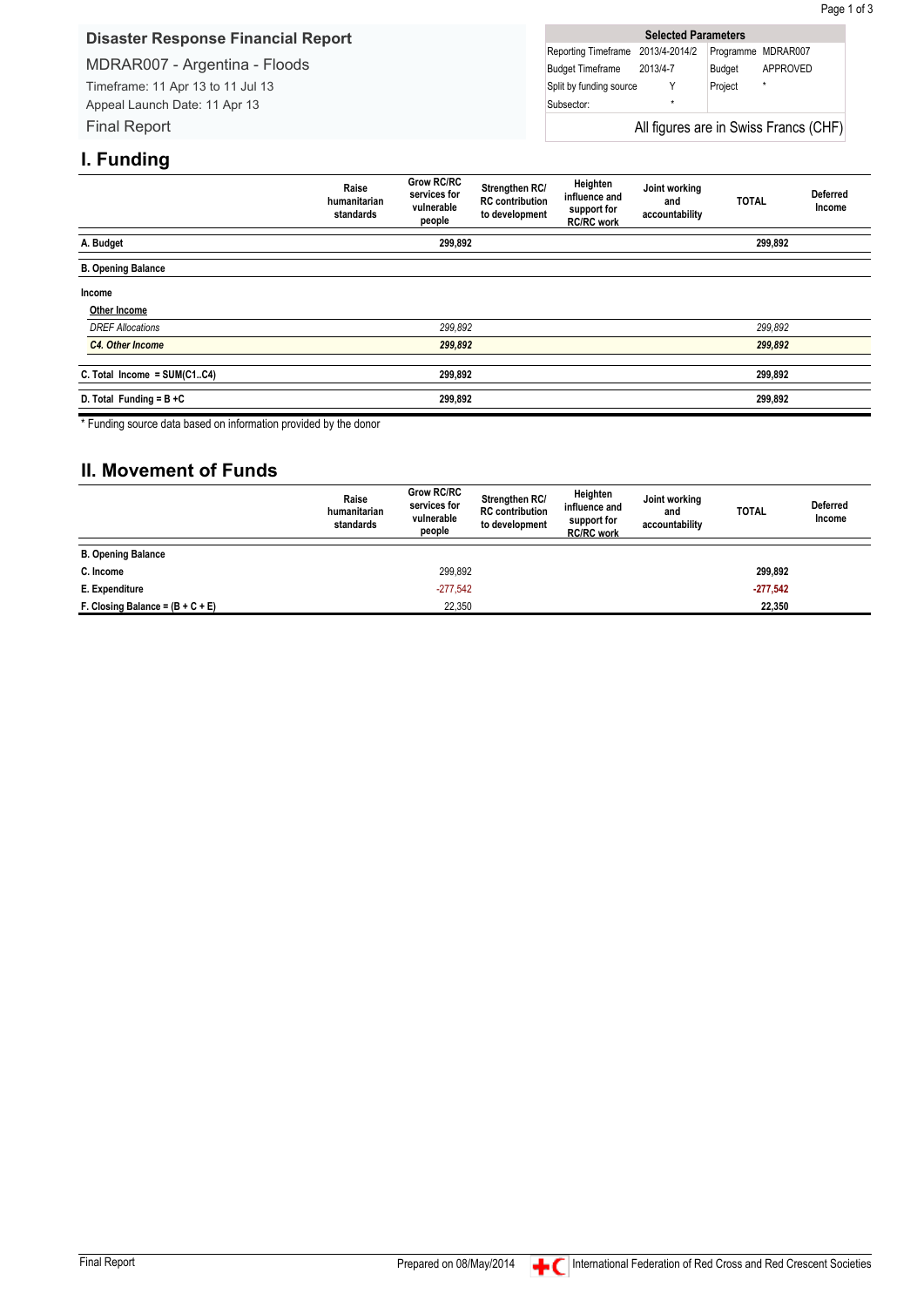#### **Disaster Response Financial Report**

#### MDRAR007 - Argentina - Floods

Timeframe: 11 Apr 13 to 11 Jul 13 Appeal Launch Date: 11 Apr 13 Final Report

|                                   | <b>Selected Parameters</b> |         |                                       |
|-----------------------------------|----------------------------|---------|---------------------------------------|
| Reporting Timeframe 2013/4-2014/2 |                            |         | Programme MDRAR007                    |
| Budget Timeframe 2013/4-7         |                            | Budget  | APPROVED                              |
| Split by funding source           |                            | Project | $\star$                               |
| Subsector:                        | ÷                          |         |                                       |
|                                   |                            |         | All figures are in Swiss Francs (CHF) |

## **III. Expenditure**

|                                                 |               |                                    |                                                    |                                                     | Expenditure                                             |                                        |              |            |
|-------------------------------------------------|---------------|------------------------------------|----------------------------------------------------|-----------------------------------------------------|---------------------------------------------------------|----------------------------------------|--------------|------------|
| <b>Account Groups</b>                           | <b>Budget</b> | Raise<br>humanitarian<br>standards | Grow RC/RC<br>services for<br>vulnerable<br>people | Strengthen RC/<br>RC contribution<br>to development | Heighten<br>influence and<br>support for RC/<br>RC work | Joint working<br>and<br>accountability | <b>TOTAL</b> | Variance   |
|                                                 | Α             |                                    |                                                    |                                                     |                                                         |                                        | в            | $A - B$    |
| <b>BUDGET (C)</b>                               |               |                                    | 299,892                                            |                                                     |                                                         |                                        | 299,892      |            |
| <b>Relief items, Construction, Supplies</b>     |               |                                    |                                                    |                                                     |                                                         |                                        |              |            |
| Water, Sanitation & Hygiene                     | 69,894        |                                    |                                                    |                                                     |                                                         |                                        |              | 69,894     |
| <b>Teaching Materials</b>                       | 17,241        |                                    | 11,315                                             |                                                     |                                                         |                                        | 11,315       | 5,925      |
| Utensils & Tools                                | 65,234        |                                    |                                                    |                                                     |                                                         |                                        |              | 65,234     |
| Other Supplies & Services                       | 61,507        |                                    |                                                    |                                                     |                                                         |                                        |              | 61,507     |
| Cash Disbursment                                |               |                                    | 200,677                                            |                                                     |                                                         |                                        | 200,677      | $-200,677$ |
| <b>Total Relief items, Construction, Sup</b>    | 213,876       |                                    | 211,992                                            |                                                     |                                                         |                                        | 211,992      | 1,884      |
| Logistics, Transport & Storage                  |               |                                    |                                                    |                                                     |                                                         |                                        |              |            |
| Transport & Vehicles Costs                      | 2,796         |                                    | 2,741                                              |                                                     |                                                         |                                        | 2,741        | 55         |
| <b>Total Logistics, Transport &amp; Storage</b> | 2,796         |                                    | 2,741                                              |                                                     |                                                         |                                        | 2,741        | 55         |
| Personnel                                       |               |                                    |                                                    |                                                     |                                                         |                                        |              |            |
| <b>International Staff</b>                      | 10,251        |                                    |                                                    |                                                     |                                                         |                                        |              | 10,251     |
| National Society Staff                          | 11,947        |                                    | 14,423                                             |                                                     |                                                         |                                        | 14,423       | $-2,475$   |
| Volunteers                                      | 8,611         |                                    | 5,664                                              |                                                     |                                                         |                                        | 5,664        | 2,947      |
| <b>Total Personnel</b>                          | 30,809        |                                    | 20,087                                             |                                                     |                                                         |                                        | 20,087       | 10,722     |
| <b>Consultants &amp; Professional Fees</b>      |               |                                    |                                                    |                                                     |                                                         |                                        |              |            |
| Consultants                                     |               |                                    | 2,788                                              |                                                     |                                                         |                                        | 2,788        | $-2,788$   |
| <b>Total Consultants &amp; Professional Fee</b> |               |                                    | 2,788                                              |                                                     |                                                         |                                        | 2,788        | $-2,788$   |
| <b>Workshops &amp; Training</b>                 |               |                                    |                                                    |                                                     |                                                         |                                        |              |            |
| Workshops & Training                            | 3,728         |                                    | 5,894                                              |                                                     |                                                         |                                        | 5,894        | $-2,167$   |
| <b>Total Workshops &amp; Training</b>           | 3,728         |                                    | 5,894                                              |                                                     |                                                         |                                        | 5,894        | $-2,167$   |
|                                                 |               |                                    |                                                    |                                                     |                                                         |                                        |              |            |
| <b>General Expenditure</b><br>Travel            | 13,979        |                                    | 11,526                                             |                                                     |                                                         |                                        | 11,526       | 2,452      |
| Information & Public Relations                  | 6,523         |                                    | 3,799                                              |                                                     |                                                         |                                        | 3,799        | 2,725      |
| Office Costs                                    | 4,194         |                                    | 8,670                                              |                                                     |                                                         |                                        | 8,670        | $-4,476$   |
| Communications                                  | 3,728         |                                    | 654                                                |                                                     |                                                         |                                        | 654          | 3,074      |
| <b>Financial Charges</b>                        | 1,957         |                                    | $-7,601$                                           |                                                     |                                                         |                                        | $-7,601$     | 9,558      |
| Other General Expenses                          |               |                                    | 53                                                 |                                                     |                                                         |                                        | 53           | $-53$      |
| <b>Total General Expenditure</b>                | 30,381        |                                    | 17,100                                             |                                                     |                                                         |                                        | 17,100       | 13,280     |
| <b>Indirect Costs</b>                           |               |                                    |                                                    |                                                     |                                                         |                                        |              |            |
| Programme & Services Support Recove             | 18,303        |                                    | 16,939                                             |                                                     |                                                         |                                        | 16,939       | 1,364      |
| <b>Total Indirect Costs</b>                     | 18,303        |                                    | 16,939                                             |                                                     |                                                         |                                        | 16,939       | 1,364      |
|                                                 |               |                                    |                                                    |                                                     |                                                         |                                        |              |            |
| <b>TOTAL EXPENDITURE (D)</b>                    | 299,892       |                                    | 277,542                                            |                                                     |                                                         |                                        | 277,542      | 22,350     |
| <b>VARIANCE (C - D)</b>                         |               |                                    | 22,350                                             |                                                     |                                                         |                                        | 22,350       |            |